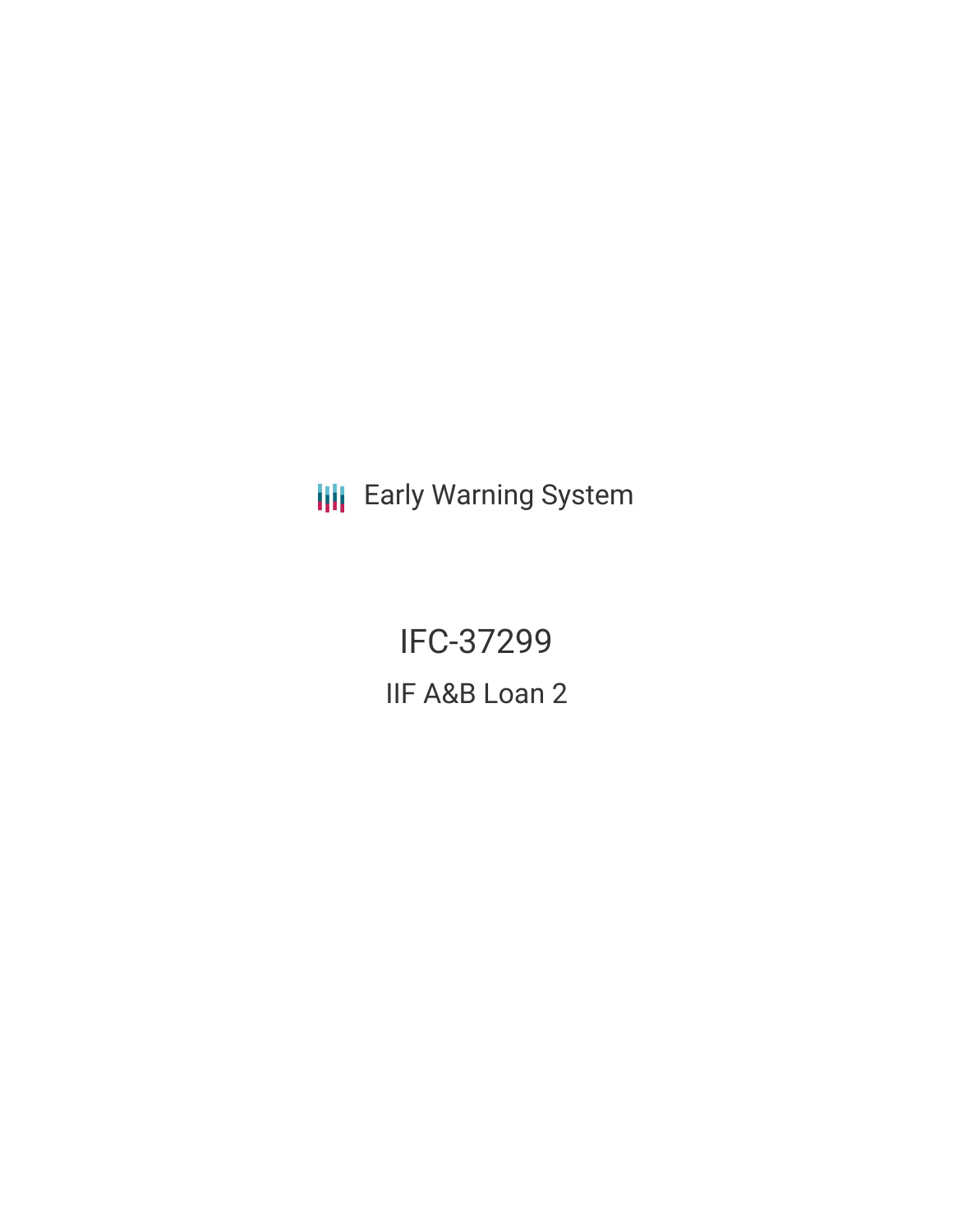# **Quick Facts**

冊

| <b>Countries</b>               | Indonesia                               |
|--------------------------------|-----------------------------------------|
| <b>Financial Institutions</b>  | International Finance Corporation (IFC) |
| <b>Status</b>                  | Approved                                |
| <b>Bank Risk Rating</b>        | FI                                      |
| <b>Voting Date</b>             | 2015-11-23                              |
| <b>Borrower</b>                | PT Indonesia Infrastructure Finance     |
| <b>Sectors</b>                 | Finance, Infrastructure                 |
| <b>Investment Type(s)</b>      | Loan                                    |
| <b>Investment Amount (USD)</b> | \$150.00 million                        |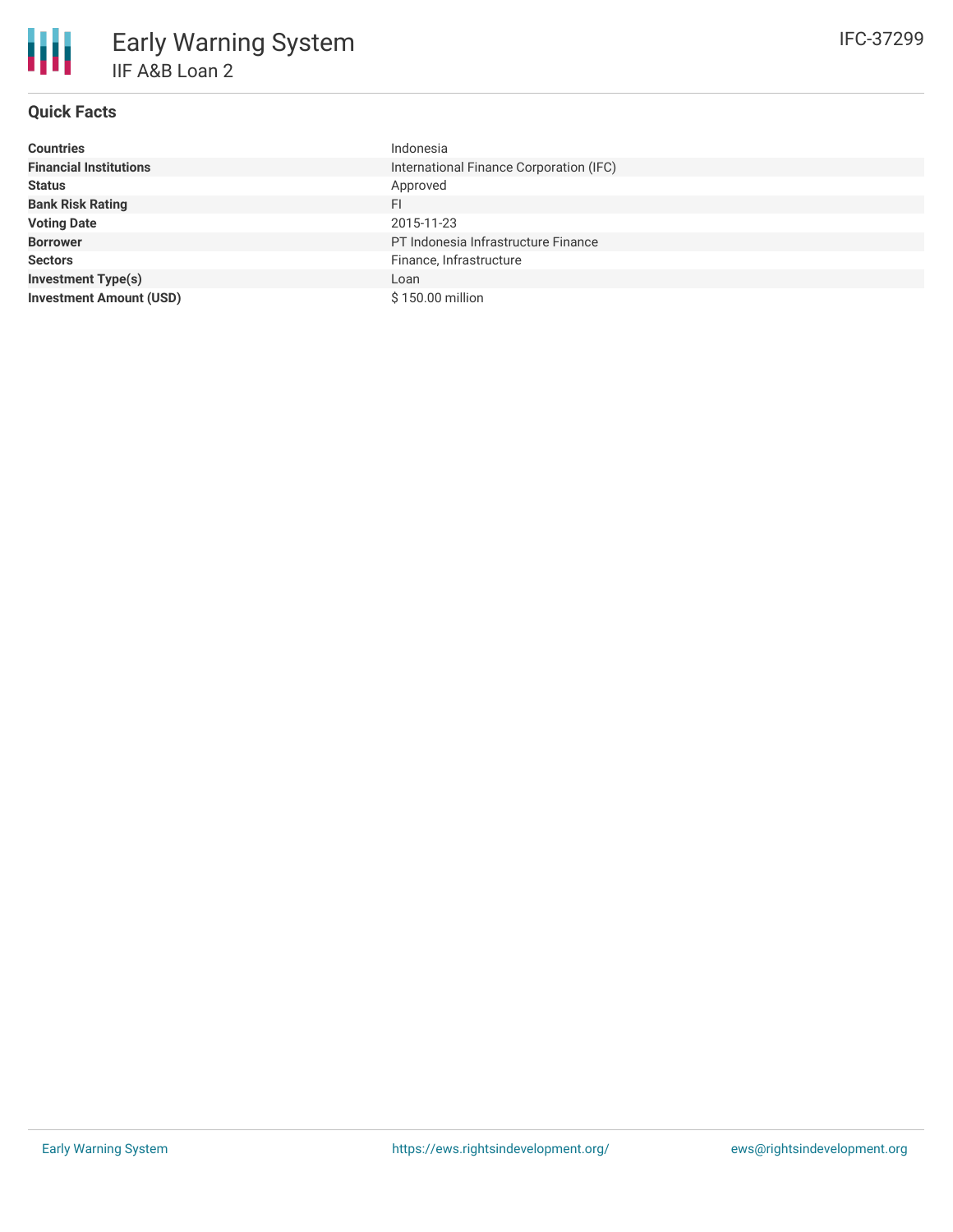

## **Project Description**

According to IFC website, the project consists of a senior debt package to PT Indonesia Infrastructure Finance in Indonesia. The Project will support the Company's lending program for a pipeline of infrastructure projects in Indonesia. The development impact of IFC's investment in the Project is expected to be high given that it will:

1. Support the Government of Indonesia's efforts in increasing investment in infrastructure projects, both for increasing urbanization as well as rural integration;

2. Improve access for the Indonesian population to infrastructure such as electricity, water, transportation, telecommunications, etc.;

3. Continue know-how transfer in the areas of Environmental and Social ("E&S"), risk management and project finance underwriting;

4. Bring economic benefits to the country by dividends generated by the infrastructure projects as well as taxes levied to the project companies;

5. Promote job creation at the project company that receives financing from the Company as well as in businesses that provide services to such project company.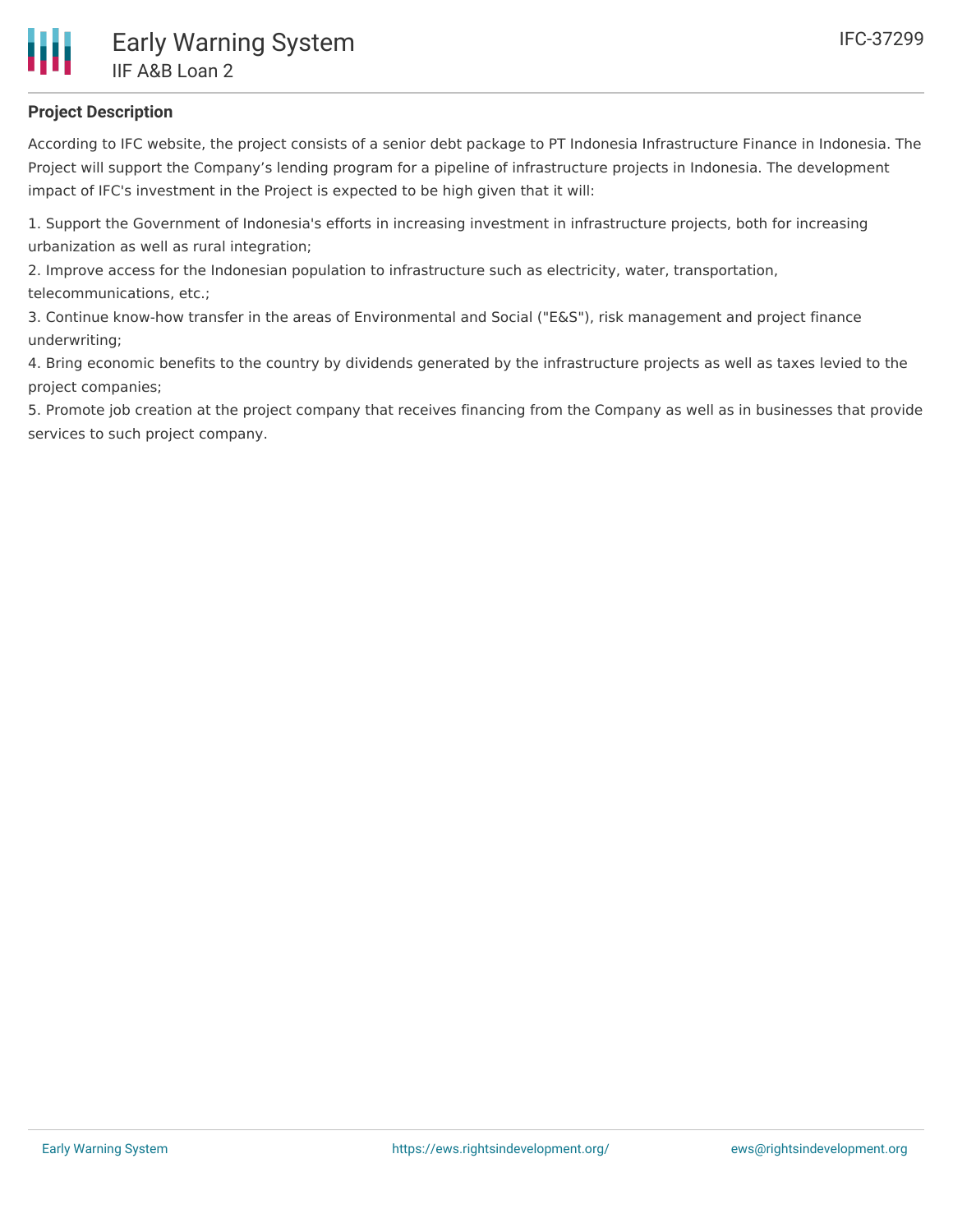## **Investment Description**

• International Finance Corporation (IFC)

This project consists of a senior debt package to PT Indonesia Infrastructure Finance. The proposed investment consists of up to USD 15 million of A Loan for IFC's own account, and up to USD 135 million of B Loan.

#### **Financial Intermediary**

Financial Intermediary: A commercial bank or financial institution that receives funds from a development bank. A financial intermediary then lends these funds to their clients (private actors) in the form of loans, bonds, guarantees and equity shares. Financial intermediaries include insurance, pension and equity funds. The direct financial relationship is between the development bank and the financial intermediary.

PT Indonesia [Infrastructure](file:///actor/1009/) Finance (Financial Intermediary)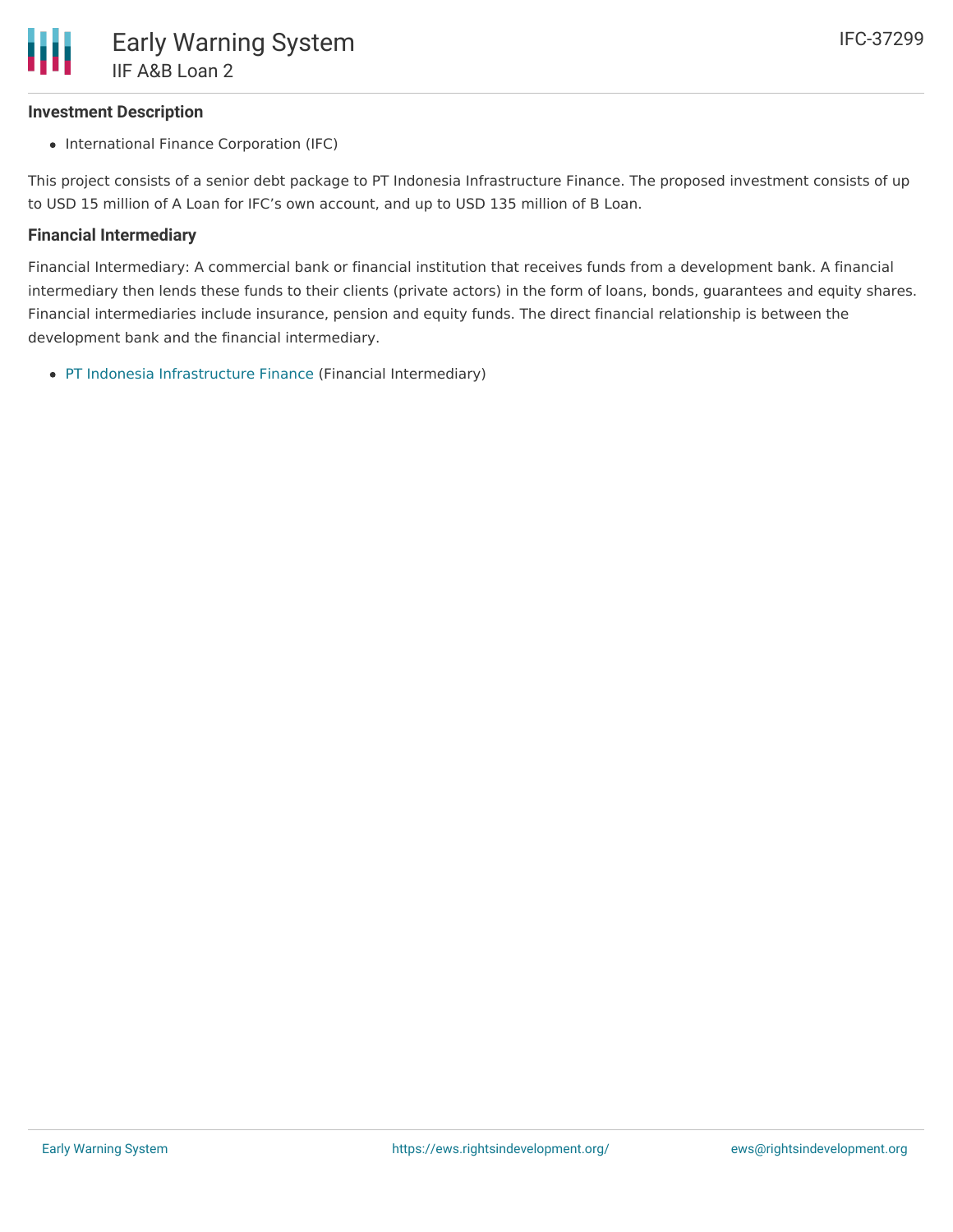

## **Private Actors Description**

The Company was established in January 2010 as a key element of strategic development by the government of Indonesia and a group of multilateral agencies to address the constraints on the flow of private investment in infrastructure.

Shareholders of the Company are PT Sarana Multi Infrastruktur (Persero) ("SMI") with 30.00%, Asian Development Bank ("ADB") with 19.99%, Deutsche Investitions-Und Entwicklungsgesellschaft mbH ("DEG") with 15.12%, Sumitomo Mitsui Banking Corporation ("SMBC") with 14.90%, and International Finance Corporation ("IFC") with a 19.99% ownership.